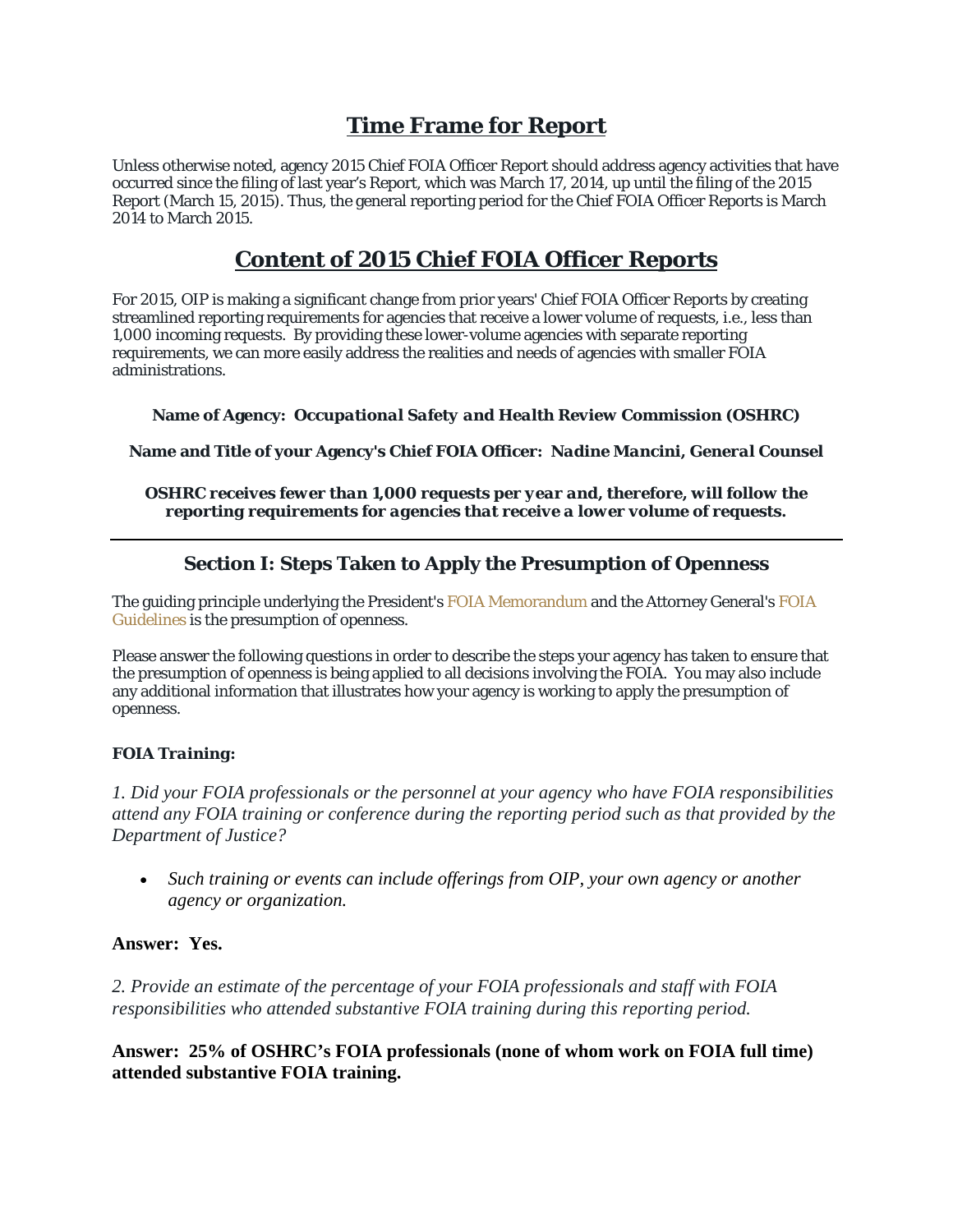*3. In the 2014 Chief FOIA Officer Report Guidelines, OIP asked agencies to provide a plan for ensuring that core, substantive FOIA training is offered to all agency FOIA professionals at least once each year. Please provide the status of your agency's implementation of this plan.*

*Include any successes or challenges your agency has seen in implementing your plan.*

**Answer: OSHRC continues to encourage agency FOIA professionals to attend the Department of Justice's training sessions and roundtables, and to have those who attend share information with the rest of the FOIA team.** 

## *Outreach:*

*Section questions only apply to high-volume agencies. Response not required for OSHRC.* 

## *Discretionary Releases:*

*4. Does your agency have a distinct process or system in place to review records for discretionary release?*

- *If so, please briefly describe this process.*
- *If your agency is decentralized, please specify whether all components of your agency have such a process or system in place?*

## **Answer: Yes. Because of the small number of FOIA requests processed per year at OSHRC, our FOIA professionals are trained to promptly flag and review requested records for discretionary release.**

*5. During the reporting period, did your agency make any discretionary releases of information?* 

## **Answer: Yes.**

*6. What exemption(s) would have covered the material released as a matter of discretion? For a discussion of the exemptions that allow for discretionary releases, please see OIP's guidance on implementing the President's and Attorney General's FOIA Memoranda.* 

## **Answer: Exemption 2.**

*7. Provide a narrative description, as well as some specific examples, of the types of information that your agency released as a matter of discretion during the reporting year.* 

## **Answer: During the reporting year, a document containing internal details about OSHRC's charge card management plan was released.**

*8. If your agency was not able to make any discretionary releases of information, please explain why.*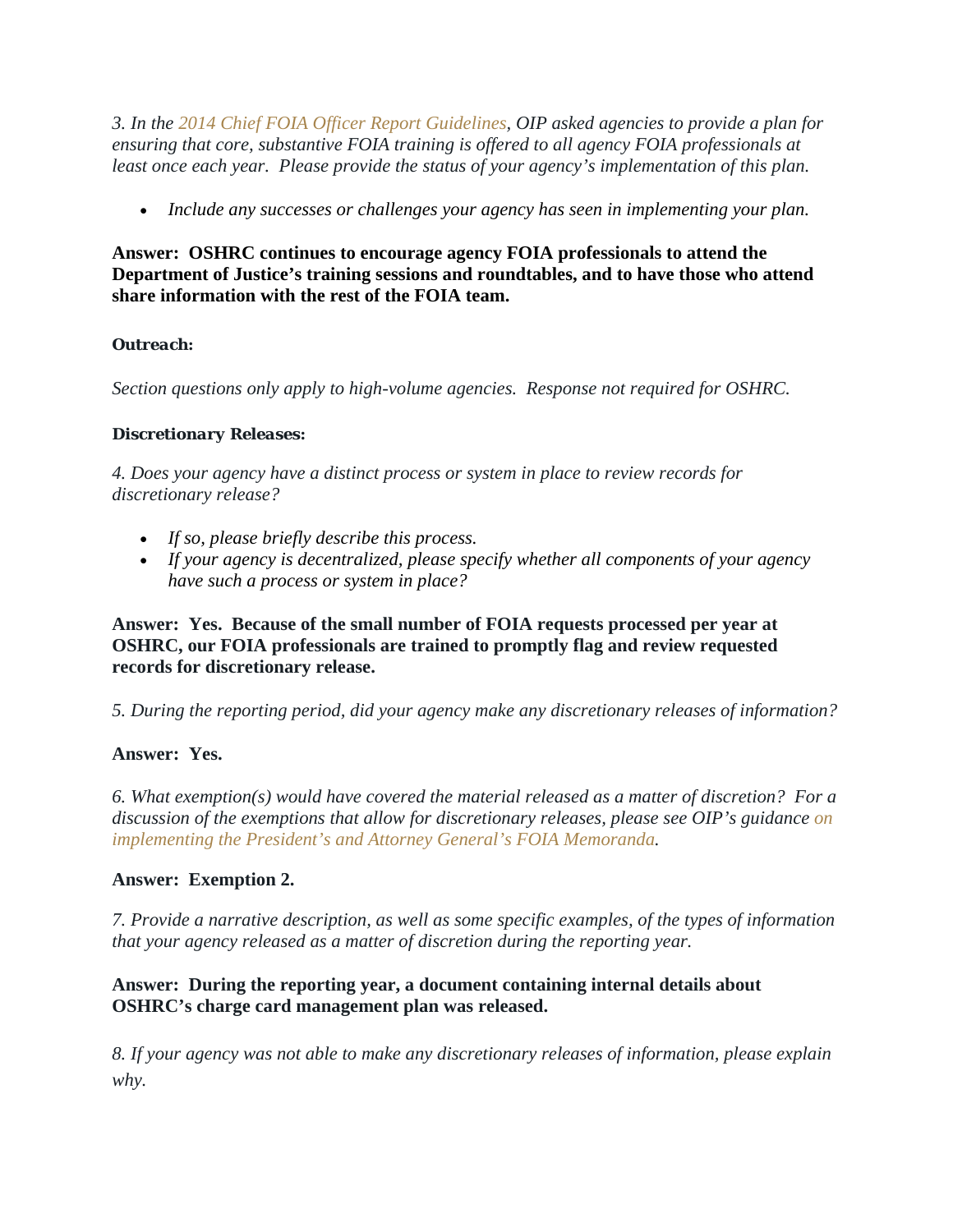#### **Answer: N/A.**

#### *Other Initiatives:*

*9. If there are any other initiatives undertaken by your agency to ensure that the presumption of openness is being applied, please describe them here.*

*If any of these initiatives are online, please provide links in your description.* 

**Answer: OSHRC actively applies the presumption of openness underlying the President's FOIA memorandum and Attorney General's FOIA guidelines when processing its FOIA requests. In determining whether to redact or withhold a requested record, OSHRC always considers the presumption of openness before making a final decision about the release.** 

## **Section II: Steps Taken to Ensure that Your Agency Has an Effective System in Place for Responding to Requests**

As the Attorney General emphasized in his FOIA Guidelines, "[a]pplication of the proper disclosure standard is only one part of ensuring transparency. Open government requires not just a presumption of disclosure, but also an effective system for responding to FOIA requests." It is essential that agencies effectively manage their FOIA program.

Please answer the following questions to describe the steps your agency has taken to ensure that your management of your FOIA program is effective and efficient. You should also include any additional information that that describes your agency's efforts in this area.

#### *Personnel:*

*Section questions only apply to high-volume agencies. Response not required for OSHRC.* 

#### *Processing Procedures:*

*1. For Fiscal Year 2014, what was the average number of days your agency reported for adjudicating requests for expedited processing? Please see Section VIII.A. of your agency's Fiscal Year 2014 Annual FOIA Report.*

 *Please note here if your agency did not adjudicate any requests for expedited processing during Fiscal Year 2014.*

#### **Answer: 8 days**

*2. If your agency's average number of days to adjudicate requests for expedited processing was above ten calendar days, please describe the steps your agency will take to ensure that requests for expedited processing are adjudicated within ten calendar days or less.*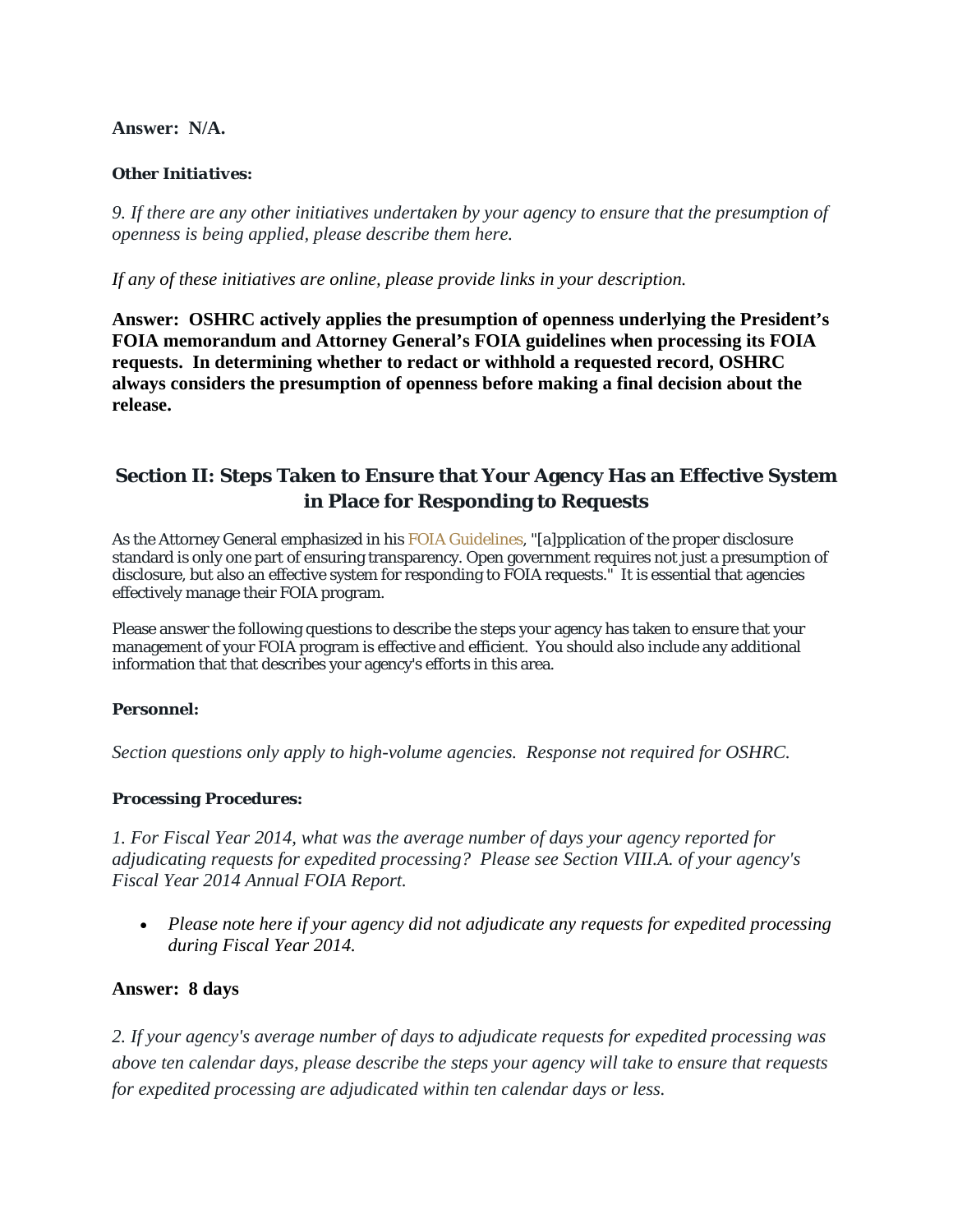#### **Answer: N/A.**

#### *Requester Services:*

*3. Does your agency notify requesters of the mediation services offered by the Office of Government Information Services (OGIS) at the National Archives and Records Administration? See OIP Guidance, "Notifying Requesters of the Mediation Services Offered by OGIS." (July 9, 2010)* 

**Answer: No. OSHRC processes a small amount of requests per year and disputes with requesters are uncommon. Should a dispute arise, however, we would notify requesters of OGIS's mediation services.** 

*4. When assessing fees, does your agency provide a breakdown of how FOIA fees were calculated and assessed to the FOIA requester? For example, does your agency explain the amount of fees attributable to search, review, and duplication? See OIP Guidance, "The Importance of Good Communication with FOIA Requesters 2.0: Improving Both the Means and the Content of Requester Communications." (Nov. 22, 2013)* 

**Answer: Yes. OSHRC provides an invoice to requesters when FOIA fees are assessed; the invoice explains the amount of fees attributable to search, review, and duplication, and provides an hourly breakdown of those fees. When fees are assessed, OSHRC's FOIA professionals also typically explain to the requester how the fees were calculated.** 

*5. If estimated fees estimates are particularly high, does your agency provide an explanation for the estimate to the requester? See id.* 

**Answer: Yes. In situations where fees estimates are particularly high, OSHRC provides the requester with an explanation beyond a simple fee breakdown.** 

#### *Other Initiatives:*

*6. If there are any other steps your agency has undertaken to ensure that your FOIA system operates efficiently and effectively, such as conducting self-assessments to find greater efficiencies, improving search processes, eliminating redundancy, etc., please describe them here.*

**Answer: The OSHRC Chairman's 2009 management initiative to enhance agency transparency continues to support this goal. In keeping with that initiative, as well as the President's FOIA Memorandum and Attorney General's FOIA Guidelines, OSHRC's FOIA professionals work diligently to continue improving the effectiveness and efficiency of processing FOIA requests. Examples of such efforts include: (1) staying in close contact with the agency offices that maintain requested records to process requests within the statutorily required response times; (2) utilizing OSHRC's electronic case management system to improve record search capabilities when processing FOIA requests that seek**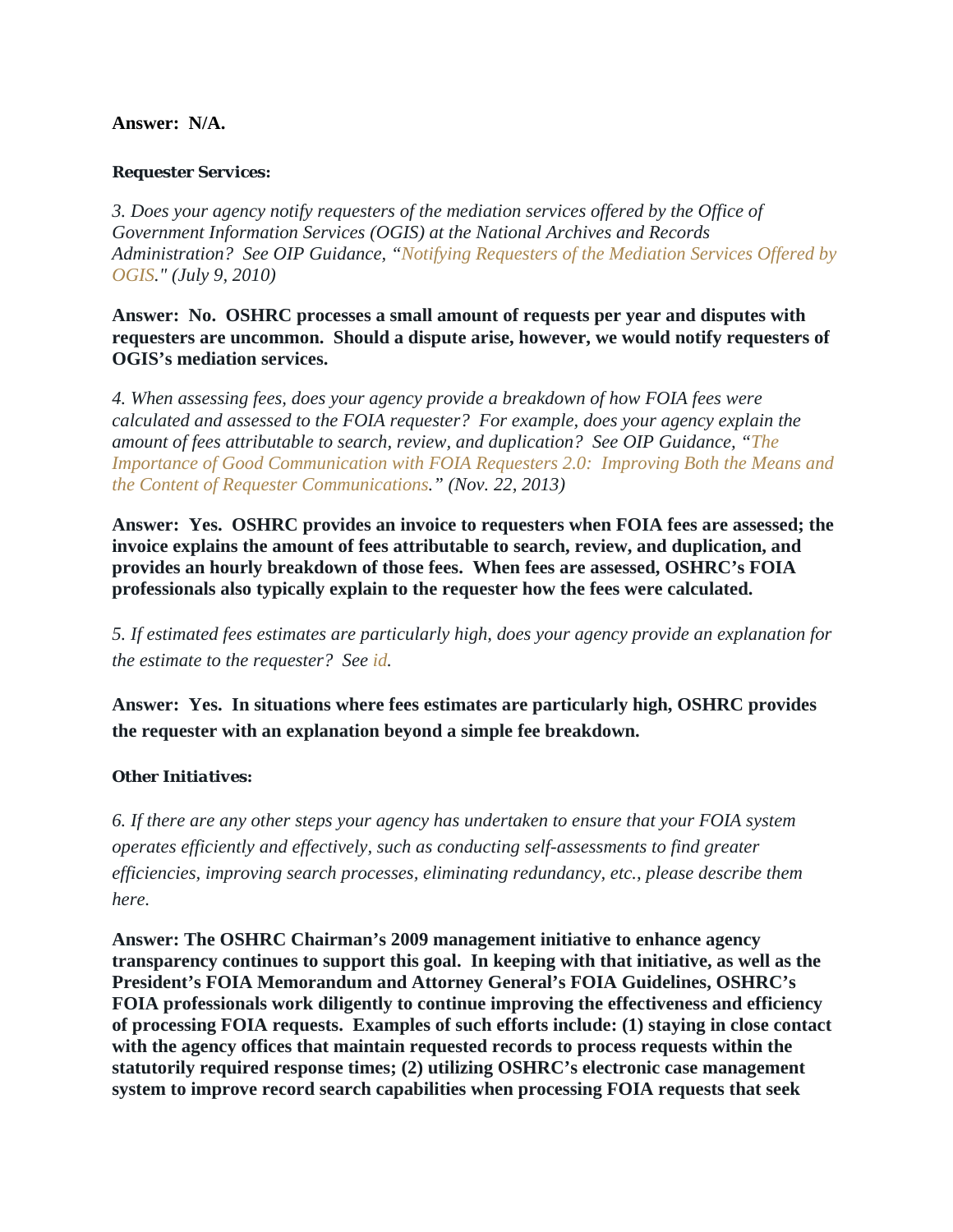**records associated with OSHRC cases; and (3) implementing the requirements of the Plain Writing Act of 2010 as they relate to the agency's FOIA program and procedures. This past year, the agency developed and launched an electronic, web-accessible FOIA request form that makes it easier for requesters to identify the records they are seeking and helps streamline the FOIA process.** 

## **Section III: Steps Taken to Increase Proactive Disclosures**

Both the President and Attorney General focused on the need for agencies to work proactively to post information online without waiting for individual requests to be received.

Please answer the following questions to describe the steps your agency has taken to increase the amount of material that is available on your agency websites. In addition to the questions below, you should also describe any additional steps taken by your agency to make and improve proactive disclosures of information.

#### *Posting Material:*

*1. Does your agency have a distinct process or system in place to identify records for proactive disclosure? If so, please describe your agency's process or system.* 

**Answer: Yes. Because of the small number of FOIA requests processed per year at OSHRC, our FOIA professionals are trained to flag documents that are requested multiple times, or documents for which we anticipate future demand, and immediately consider whether such materials should be proactively disclosed on our website.** 

*2. Does your process or system involve any collaboration with agency staff outside the FOIA office? If so, describe this interaction.* 

**Answer: Yes. When the FOIA team or other agency personnel identifies a record for proactive disclosure, our FOIA professionals collaborate with outside agency staff as needed to ensure the record is appropriate for disclosure and if so, promptly posted.** 

*3. Describe your agency's process or system for identifying "frequently requested" records that should be posted online.* 

**Answer: As with identifying records for proactive disclosure, the small number of FOIA requests processed per year at OSHRC allows our FOIA professionals to flag documents that are requested multiple times, or documents for which we anticipate future demand, and immediately consider whether such materials should be proactively disclosed on our website.** 

*4. Provide examples of material that your agency has proactively disclosed during the past reporting year, including links to the posted material.*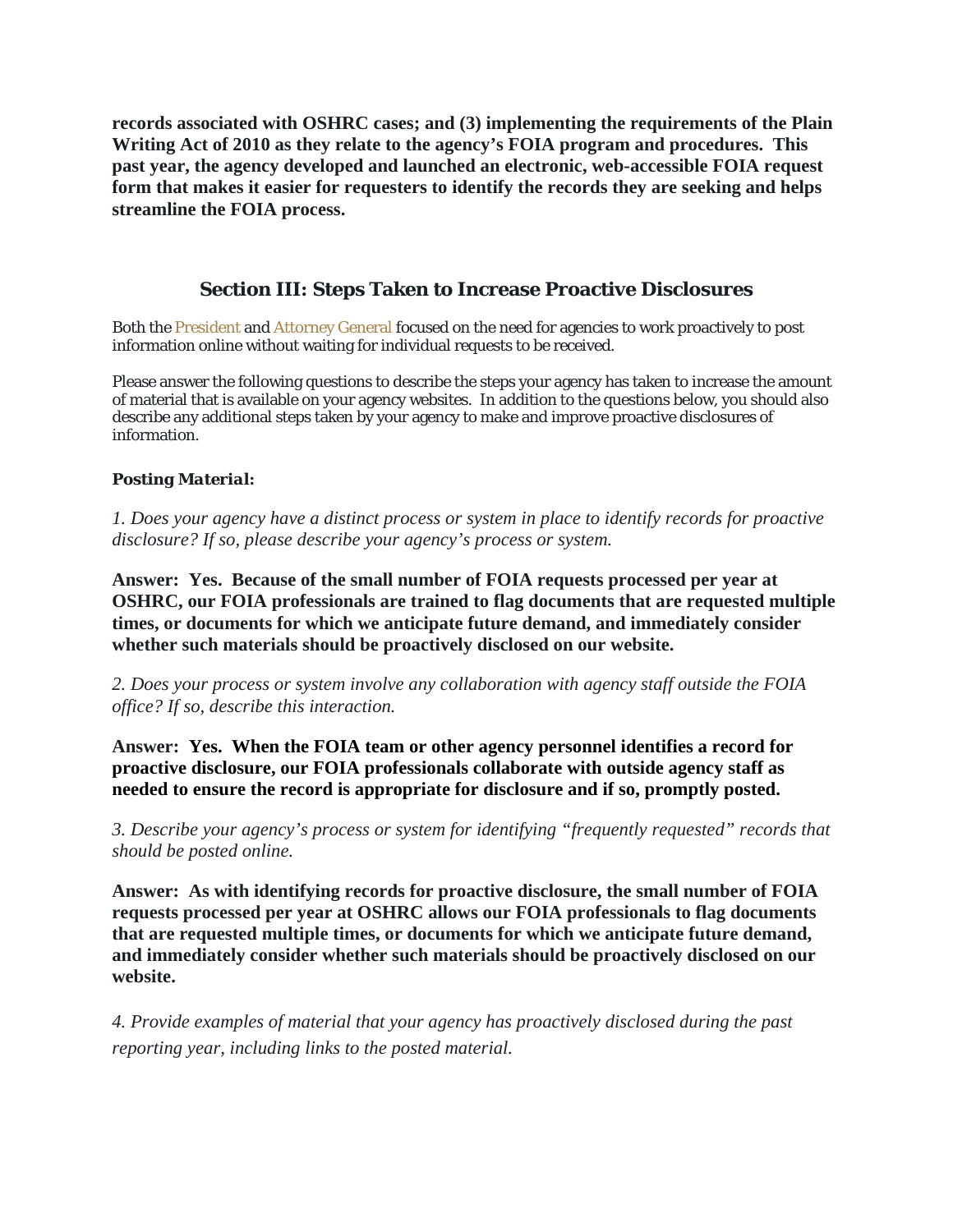**Answer: Thirteen OSHRC orders have been posted on our website's Open Government page because of anticipated public interest in these rulings:** 

**http://www.oshrc.gov/open/SignificantOrders.html. In addition, OSHRC continues to maintain a comprehensive "e-FOIA Reading Room" where records considered of public interest are posted: http://oshrc.gov/foia/foia\_reading\_room.html.**

#### *Other Initiatives:*

*5. If there are any other steps your agency has taken to increase proactive disclosures, please describe them here.*

**Answer: The Chief FOIA Officer works to maintain open lines of communication between the FOIA Requester Service Center and key agency personnel. Additionally, in keeping with the Open Government Directive issued by the Office of Management and Budget on December 8, 2009, OSHRC continually monitors and updates its Open Government page at www.data.gov.** 

## **Section IV: Steps Taken to Greater Utilize Technology**

A key component of the President's FOIA Memorandum was the direction to "use modern technology to inform citizens about what is known and done by their Government." In addition to using the internet to make proactive disclosures, agencies should also be exploring ways to utilize technology in responding to requests.

Please answer the following questions to describe how your agency is utilizing technology to improve its FOIA administration and the public's access to information. You should also include any additional information that that describes your agency's efforts in this area.

#### *Online Tracking of FOIA Requests and Appeals:*

*Section questions only apply to high-volume agencies. Response not required for OSHRC.* 

#### *Making Material Posted Online More Useful:*

*1. Beyond posting new material, is your agency taking steps to make the posted information more useful to the public, especially to the community of individuals who regularly access your agency's website?*

 *Steps can include soliciting feedback on the content and presentation of posted material, improving search capabilities on your agency website, posting material in open formats, making information available through mobile applications, providing explanatory material, etc.*

#### **Answer: No. However, our FOIA professionals are trained to provide any voluntary feedback received directly from requesters to the Chief FOIA Officer for review and**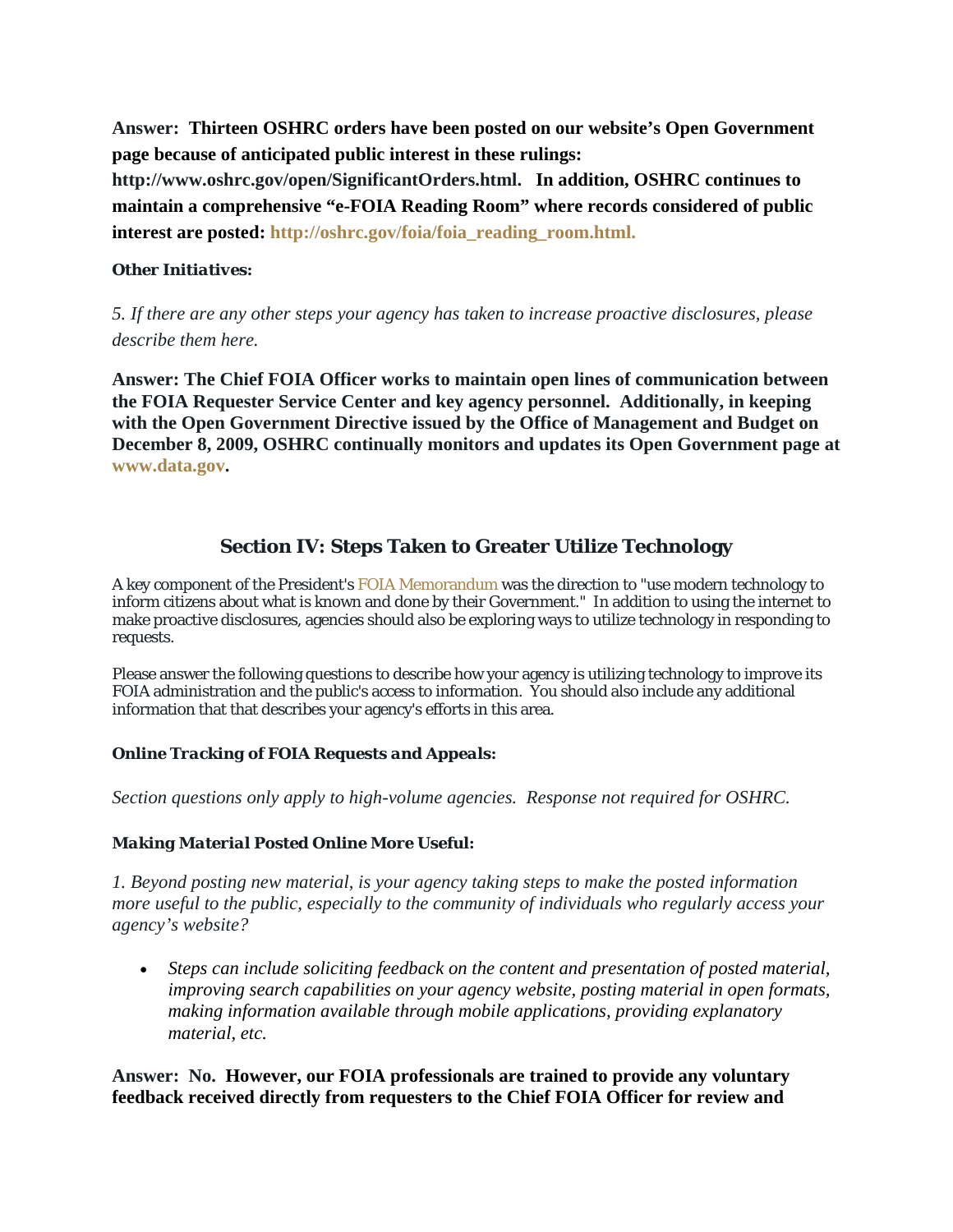**evaluation. To date, we have not received any feedback on our posting format, but requesters have expressed appreciation that requested materials are available in our e-FOIA Reading Room or otherwise posted on our website.**

*2. If yes, please provide examples of such improvements.*

 *If your agency is already posting material in its most useful format, please describe these efforts.*

**Answer: OSHRC currently posts material on a dedicated FOIA page on our agency website; this material is posted in the most useful format (both PDF and HTML file types). Records are also posted in the same format on the website's Open Government page.** 

*3. Has your agency encountered challenges that make it difficult to post records you otherwise would like to post?* 

#### **Answer: No.**

*4. If so, please briefly explain what those challenges are.* 

#### **Answer: N/A.**

#### *Use of Technology to Facilitate Processing of Requests:*

*Section questions only apply to high-volume agencies. Response not required for OSHRC.* 

#### *Other Initiatives:*

*5. Did your agency successfully post all four quarterly reports for Fiscal Year 2014?*

 *Please see OIP's guidance for posting of quarterly reports to ensure that your agency is following all required steps (including using the correct file type and URL structure) so that your quarterly reports are properly appearing on FOIA.gov. (If your reports are posted to your website but not appearing of FOIA.gov, please contact OIP in order to resolve the issue.)*

#### **Answer: Yes.**

*6. If your agency did not successfully post all quarterly reports, with information appearing on FOIA.gov, please explain why and provide your agency's plan for ensuring that such reporting is successful in Fiscal Year 2015.* 

#### **Answer: N/A.**

*7. Do your agency's FOIA professionals use e-mail or other electronic means to communicate with requesters whenever feasible? See OIP Guidance, "The Importance of Good*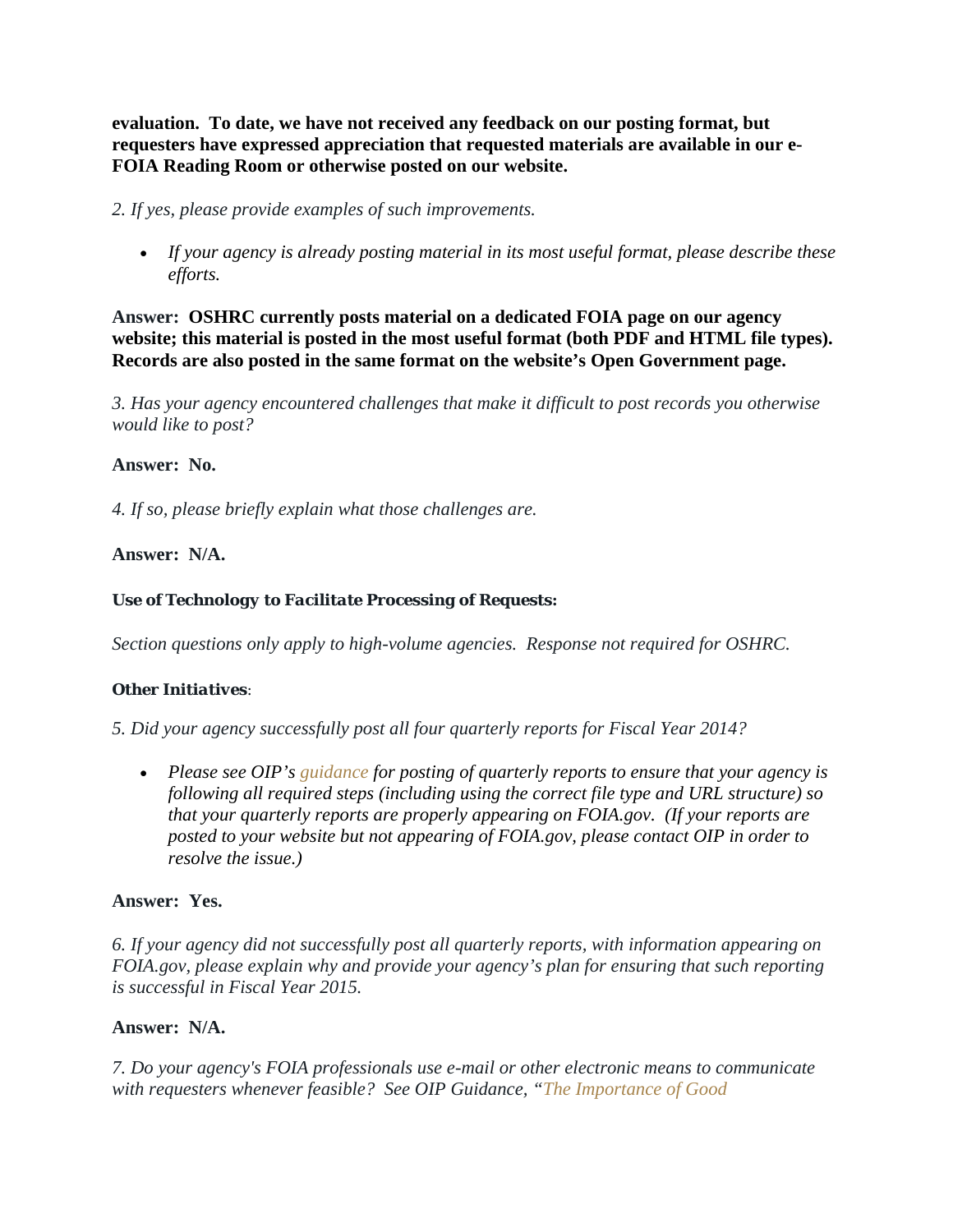*Communication with FOIA Requesters 2.0: Improving Both the Means and the Content of Requester Communications." (Nov. 22, 2013) If yes, what are the different types of electronic means are utilized by your agency to communicate with requesters?* 

**Answer: Yes. This reporting year, OSHRC developed an electronic FOIA request form that we posted on our website's FOIA page in June 2014. The form has successfully allowed requesters to provide all the information necessary to facilitate their FOIA request and automatically submit the request electronically to the FOIA Service Center. The requester is then sent an electronic confirmation that the FOIA Service Center has received the request. Requesters also frequently communicate with our FOIA Disclosure Officers by email to clarify requests and obtain information, such as processing status.** 

*8. If your agency does not communicate electronically with requesters as a default, are there any limitations or restrictions for the use of such means? If yes, does your agency inform requesters about such limitations? See id.* 

**Answer: N/A.** 

## **Section V: Steps Taken to Improve Timeliness in Responding to Requests and Reducing Backlogs**

The President and the Attorney General have emphasized the importance of improving timeliness in responding to requests. This section your Chief FOIA Officer Report addresses both time limits and backlog reduction. Backlog reduction is measured both in terms of numbers of backlogged requests or appeals and by looking at whether agencies closed their ten oldest requests, appeals, and consultations. *For the figures required in this Section, please use the numbers contained in the specified sections of your agency's 2014 Annual FOIA Report and, when applicable, your agency's 2013 Annual FOIA Report.*

**Simple Track:** Section VII.A of your agency's Annual FOIA Report, entitled "FOIA Requests – Response Time for All Processed Requests," includes figures that show your agency's average response times for processed requests. For agencies utilizing a multi-track system to process requests, there is a category for "simple" requests, which are those requests that are placed in the agency's fastest (nonexpedited) track, based on the low volume and/or simplicity of the records requested.

*1. Does your agency utilize a separate track for simple requests?* 

#### **Answer: Yes.**

*2. If so, for your agency overall in Fiscal Year 2014, was the average number of days to process simple requests twenty working days or fewer?* 

#### **Answer: Yes.**

*3. Please provide the percentage of requests processed by your agency in Fiscal Year 2014 that were placed in your simple track.* 

**Answer: 96.61% (57 of 59).**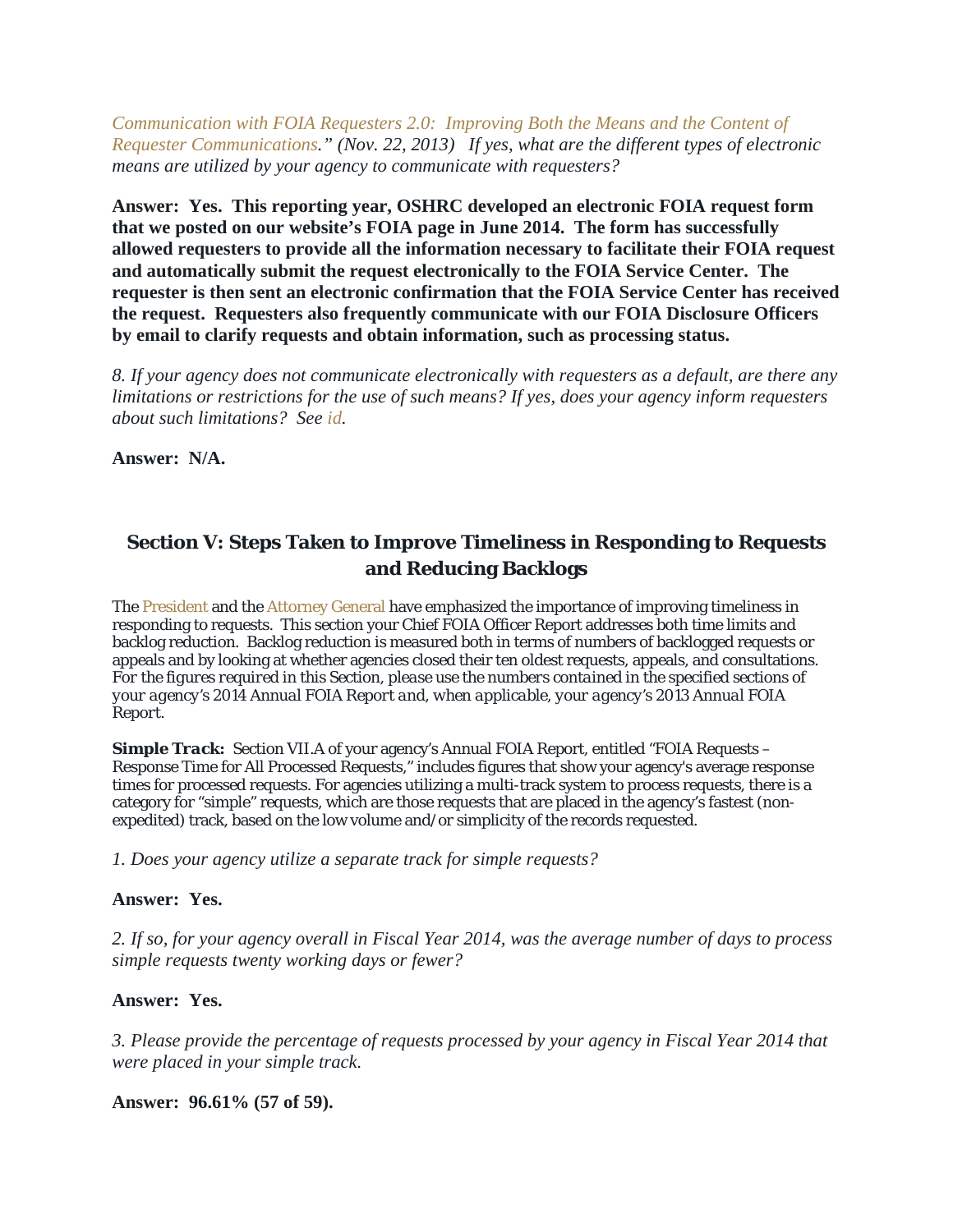*4. If your agency does not track simple requests separately, was the average number of days to process all non-expedited requests twenty working days or fewer?* 

#### **Answer: N/A.**

**Backlogs:** Section XII.A of your agency's Annual FOIA Report, entitled "Backlogs of FOIA Requests and Administrative Appeals" shows the numbers of any backlogged requests or appeals from the fiscal year. You should refer to these numbers from your Annual FOIA Reports for both Fiscal Year 2013 and Fiscal Year 2014 when completing this section of your Chief FOIA Officer Report.

## *BACKLOGGED REQUESTS*

*5. If your agency had a backlog of requests at the close of Fiscal Year 2014, did that backlog decrease as compared with the backlog reported at the end of Fiscal Year 2013?*

- *If not, explain why and describe the causes that contributed to your agency not being able reduce its backlog. When doing so, please also indicate if any of the following were contributing factors:*
	- o *An increase in the number of incoming requests*
	- o *A loss of staff*
	- o *An increase in the complexity of the requests received*

#### **Answer: N/A.**

*6. If you had a request backlog please report the percentage of requests that make up the backlog out of the total number of requests received by your agency in Fiscal Year 2014. If your agency did not receive any requests in Fiscal Year 2014 and/or has no request backlog, please answer with "N/A."*

 *To calculate your agency's percentage, you must divide the number of backlogged requests reported in Section XII.A. of your Fiscal Year 2014 Annual FOIA Report by the number of requests received in Fiscal Year 2014, which can be found in Section V.A. of your Annual FOIA Report. Once divided, you can multiply that number by 100 to get the percentage.*

#### **Answer: N/A.**

## *BACKLOGGED APPEALS*

*7. If your agency had a backlog of appeals at the close of Fiscal Year 2014, did that backlog decrease as compared with the backlog reported at the end of Fiscal Year 2013?*

- *If not, explain why and describe the causes that contributed to your agency not being able reduce backlog. When doing so, please also indicate if any of the following were contributing factors:*
	- o *An increase in the number of incoming appeal*
	- o *A loss of staff*
	- o *An increase in the complexity of the appeals received*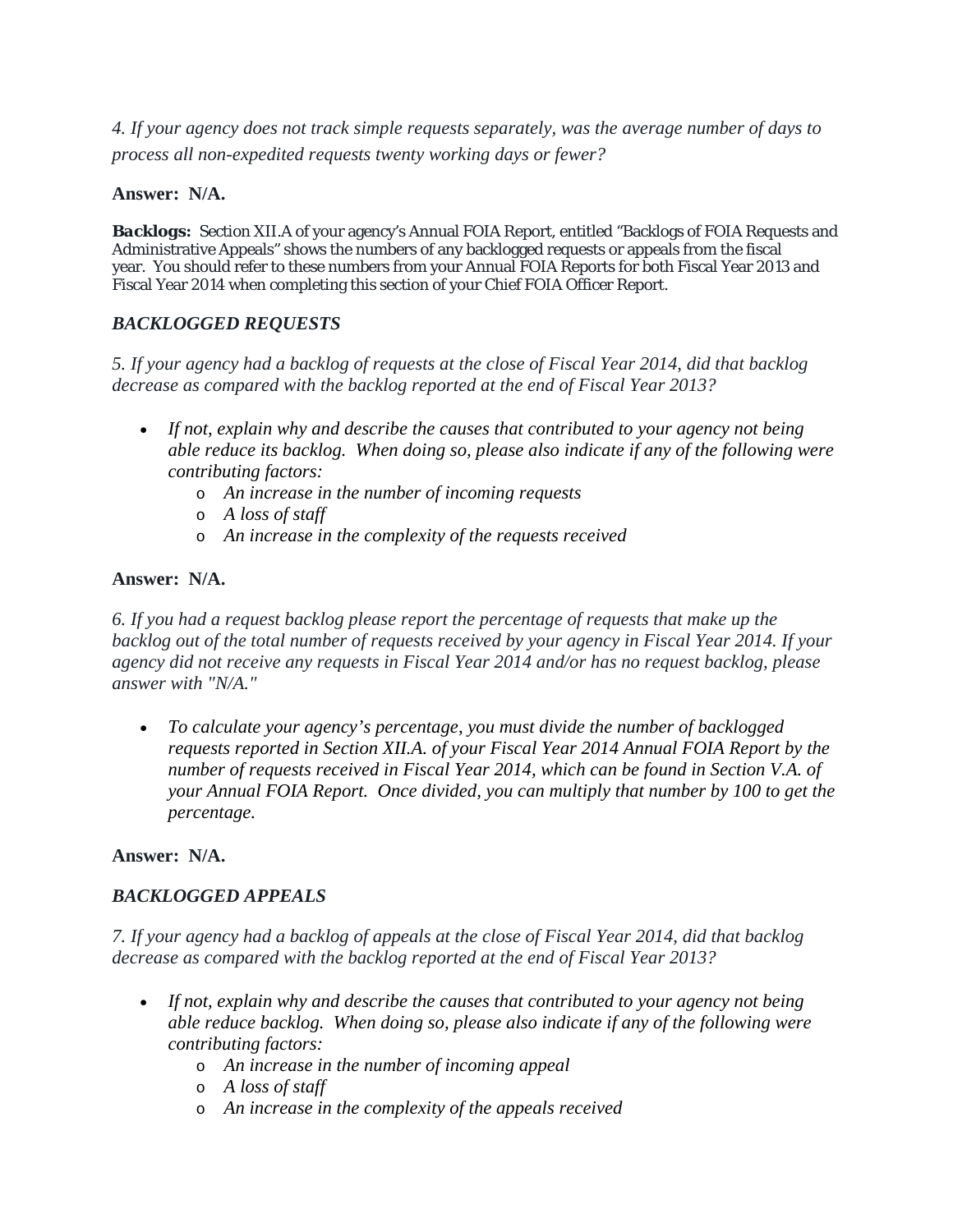#### **Answer: N/A.**

*8. If you had an appeal backlog please report the percentage of appeals that make up the backlog out of the total number of appeals received by your agency in Fiscal Year 2014. If your agency did not receive any appeals in Fiscal Year 2014 and/or has no appeal backlog, please answer with "N/A."*

*To calculate your agency's percentage, you must divide the number of backlogged appeals reported in Section XII.A. of your Fiscal Year 2014 Annual FOIA Report by the number of appeals received in Fiscal Year 2014, which can be found in Section VI.A. of your Annual FOIA Report. Once divided, you can multiply that number by 100 to get the percentage.* 

**Answer: N/A.** 

## *Backlog Reduction Plans:*

*Section questions only apply to high-volume agencies. Response not required for OSHRC.* 

*Status of Ten Oldest Requests, Appeals, and Consultations:* Section VII.E, entitled "Pending Requests – Ten Oldest Pending Requests," Section VI.C.(5), entitled "Ten Oldest Pending Administrative Appeals," and Section XII.C., entitled "Consultations on FOIA Requests – Ten Oldest Consultations Received from Other Agencies and Pending at Your Agency," show the ten oldest pending requests, appeals, and consultations. You should refer to these numbers from your Annual FOIA Reports for both Fiscal Year 2013 and Fiscal Year 2014 when completing this section of your Chief FOIA Officer Report.

## *TEN OLDEST REQUESTS*

*9. In Fiscal Year 2014, did your agency close the ten oldest requests that were reported pending in your Fiscal Year 2013 Annual FOIA Report?* 

#### **Answer: Yes.**

*10. If no, please provide the number of these requests your agency was able to close by the end of the fiscal year, as listed in Section VII.E of your Fiscal Year 2013 Annual FOIA Report. If you had less than ten total oldest requests to close, please indicate that.* 

 *For example, if you only had seven requests listed as part of your "ten oldest" in Section VII.E. and you closed six of them, you should note that you closed six out of seven "oldest" requests.* 

#### **Answer: N/A.**

*11. Of the requests your agency was able to close from your ten oldest, please indicate how many of these were closed because the request was withdrawn by the requester. If any were*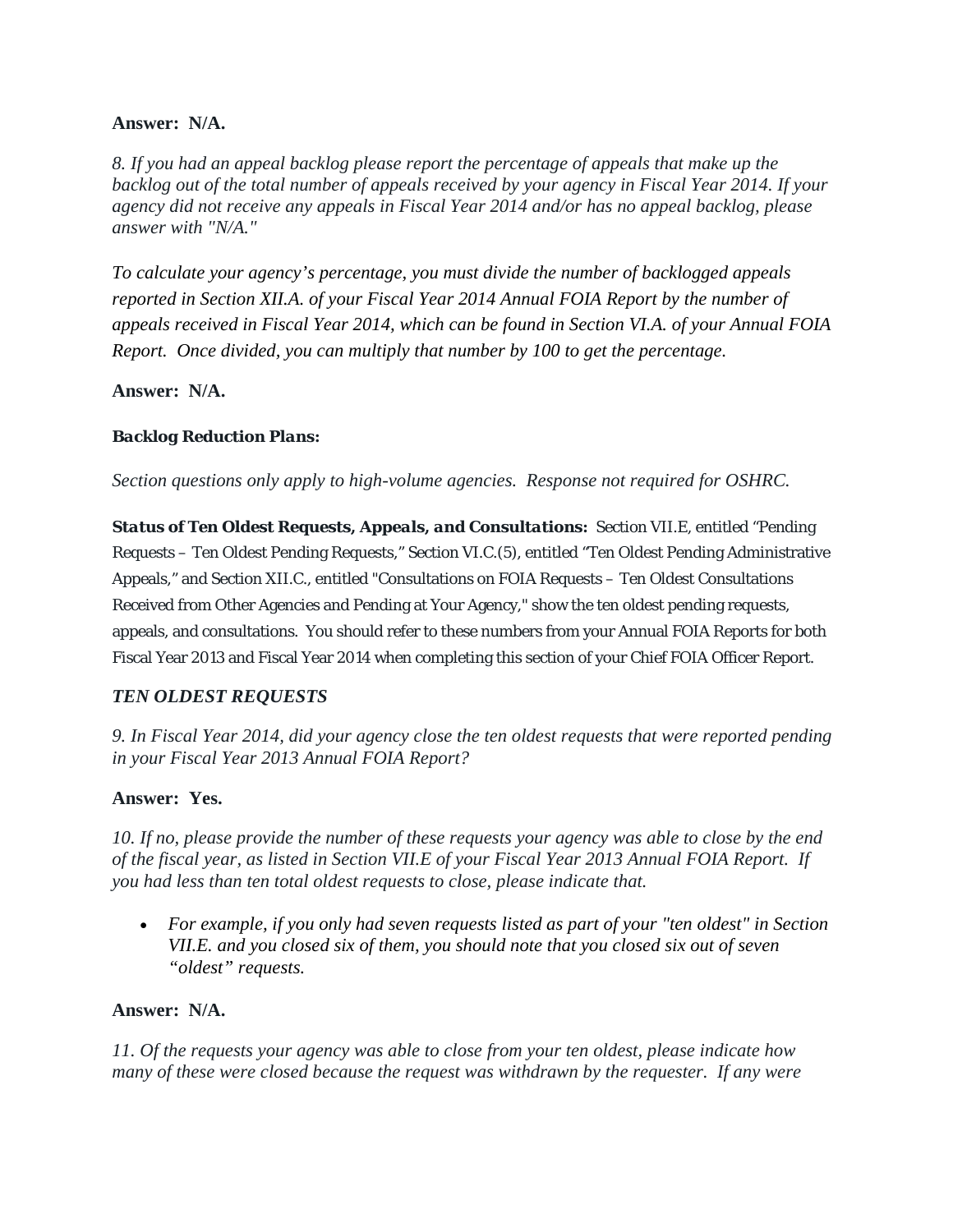*closed because the request was withdrawn, did you provide any interim responses prior to the withdrawal?* 

#### **Answer: None.**

#### *TEN OLDEST APPEALS*

*12. In Fiscal Year 2014, did your agency close the ten oldest appeals that were reported pending in your Fiscal Year 2013 Annual FOIA Report?* 

#### **Answer: N/A.**

*13. If no, please provide the number of these appeals your agency was able to close by the end of the fiscal year, as listed in Section VII.C.(5) of your Fiscal Year 2013 Annual FOIA Report. If you had less than ten total oldest appeals to close, please indicate that.* 

 *For example, if you only had seven appeals listed as part of your "ten oldest" in Section VII.C.(5) and you closed six of them, you should note that you closed six out of seven "oldest" appeals.* 

#### **Answer: N/A.**

#### *TEN OLDEST CONSULTATIONS*

*14. In Fiscal Year 2014, did your agency close the ten oldest consultations that were reported pending in your Fiscal Year 2013 Annual FOIA Report?* 

#### **Answer: N/A.**

*15. If no, please provide the number of these consultations your agency was able to close by the end of the fiscal year, as listed in Section XII.C. of your Fiscal Year 2013 Annual FOIA Report. If you had less than ten total oldest consultations to close, please indicate that.* 

*For example, if you only had seven consultations listed as part of your "ten oldest" in Section XII.C. and you closed six of them, you should note that you closed six out of seven "oldest" consultations.* 

#### **Answer: N/A.**

#### *Additional Information on Ten Oldest Requests, Appeals, and Consultations & Plans:*

*16. Briefly explain any obstacles your agency faced in closing its ten oldest requests, appeals, and consultations from Fiscal Year 2013.* 

#### **Answer: None.**

*17. If your agency was unable to close any of its ten oldest requests because you were waiting to hear back from other agencies on consultations you sent, please provide the date the request was*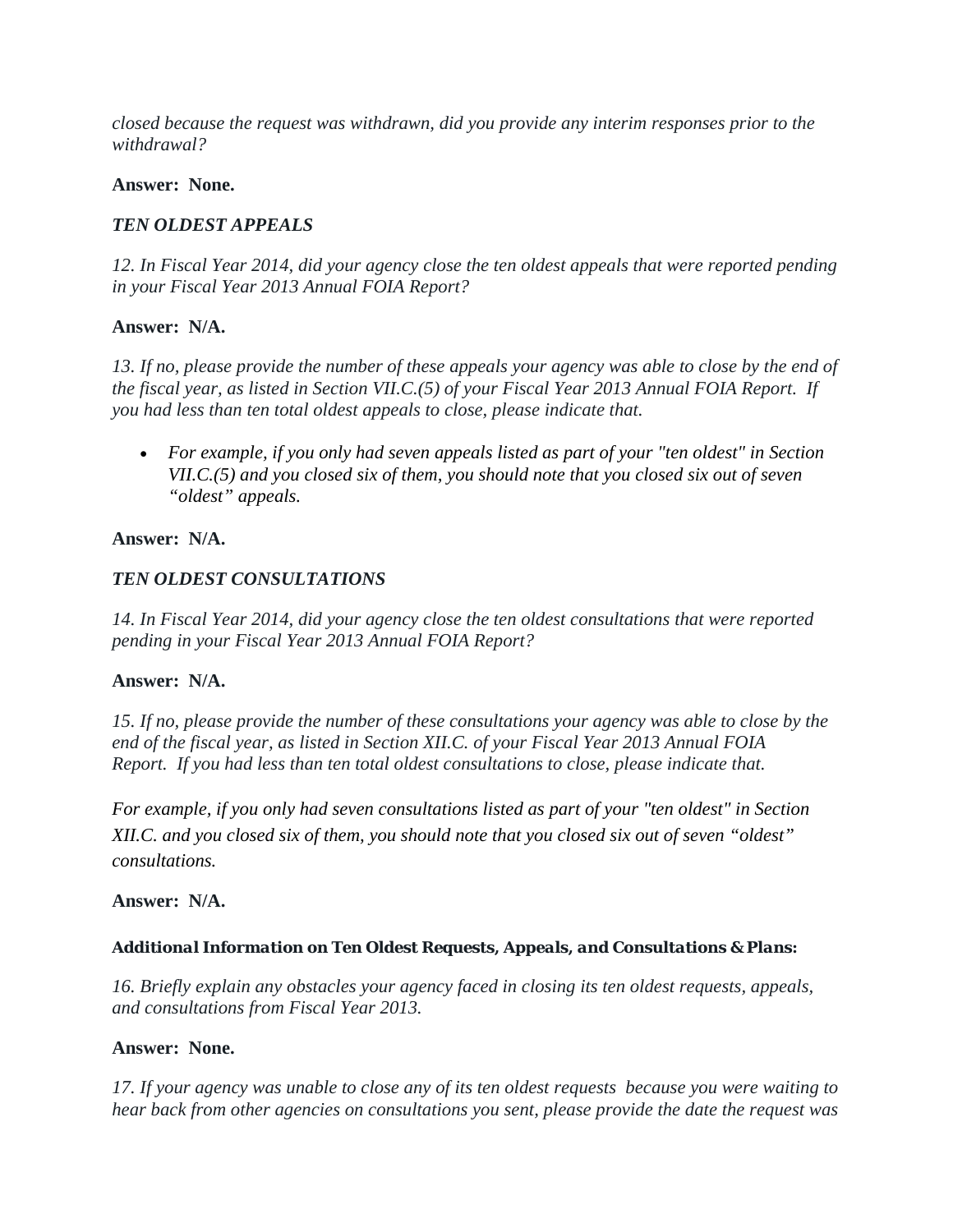*initially received by your agency, the date when your agency sent the consultation, and the date when you last contacted the agency where the consultation was pending.* 

#### **Answer: N/A.**

*18. If your agency did not close its ten oldest pending requests, appeals, or consultations, please provide a plan describing how your agency intends to close those "ten oldest" requests, appeals, and consultations during Fiscal Year 2015.*

#### **Answer: N/A.**

#### *Interim Responses:*

*Section questions only apply to high-volume agencies. Response not required for OSHRC, but a voluntary response is provided for Question 21*.

21. Does your agency have a system in place to provide interim responses to requesters when appropriate? *See OIP Guidance*, "The Importance of Good Communication with FOIA Requesters." (Mar. 1, 2010)

**Answer: Yes. OSHRC provides substantive interim responses to requesters when appropriate. Interim responses were provided for several FOIA requests during this reporting period. Specifically, OSHRC issued interim responses during complex-track request processing and simple-track request processing where a portion of responsive records was fully processed, but the remaining records required further review or processing, such as numerous redactions. OSHRC has found that issuing interim responses increases requester satisfaction with the FOIA process since the requester can obtain responsive records without having to wait for the request to be fully processed.**

## **Use of the FOIA's Law Enforcement Exclusions**

*Did your agency invoke a statutory exclusion, 5 U.S.C. § 552(c)(1), (2), (3), during Fiscal Year 2014?*

*If so, please provide the total number of times exclusions were invoked.*

**Answer: N/A.** 

# **Success Story**

Out of all the activities undertaken by your agency since March 2014 to increase transparency and improve FOIA administration, please briefly describe here at least one success story that you